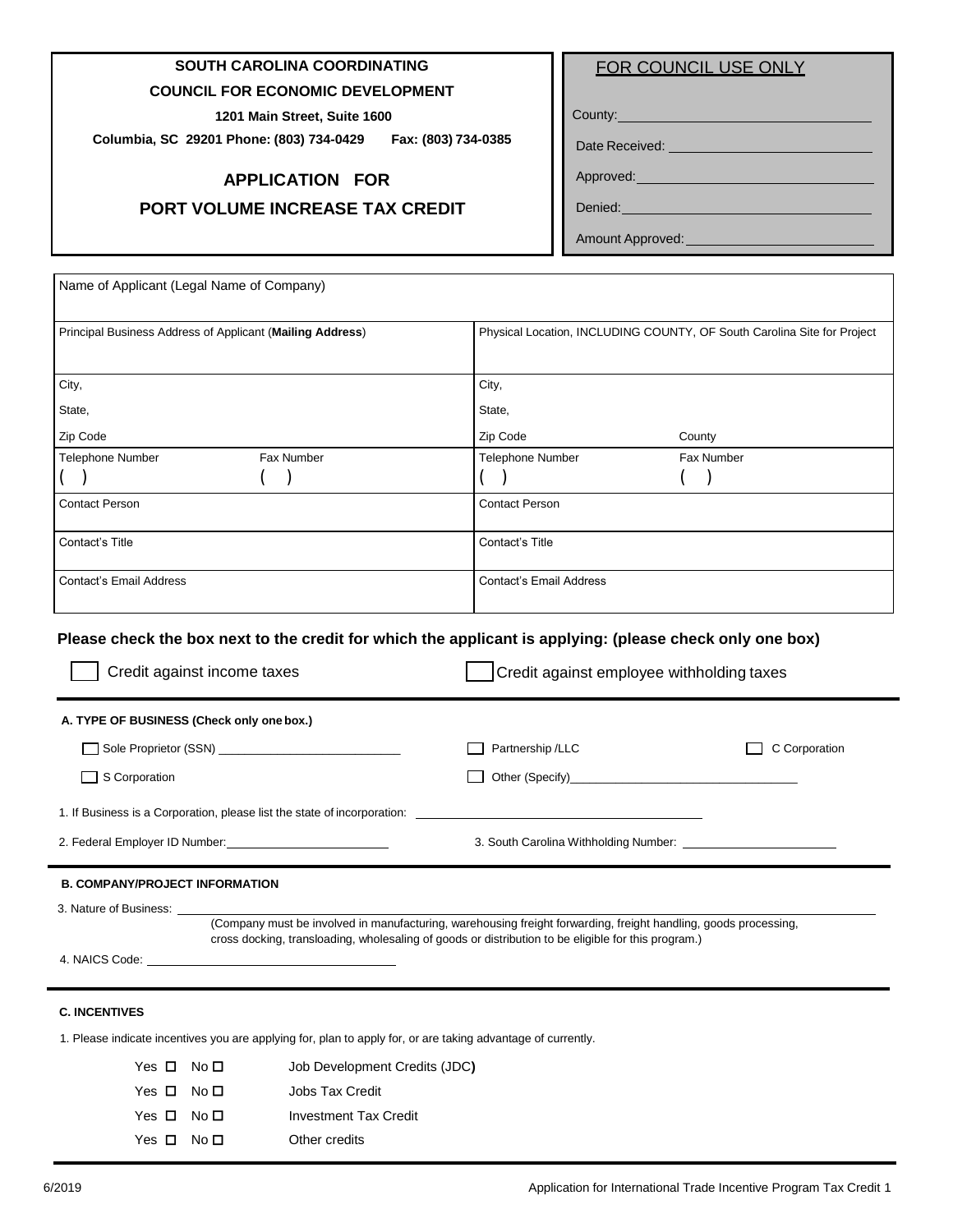#### **D. TAXES**

**1. If applying for income tax credits:**

- a. Please indicate the amount of income tax the company paid during the last taxable year or the amount of income passed through to owners of the company during the last taxable year.
- b. Please indicate the amount of income tax credits utilized by the company or passed through to owners in the last taxable year.
- c. Please indicate the amount of income tax credits carried forward from the last taxable year.
- d. Please indicate the amount of income tax credits you anticipate will be carried forward from this taxable year.

#### **2. If applying for withholding tax credits**:

- a. Please indicate the number of current employees in South Carolina.
- b. Please indicate the amount of port volume withholding tax credits utilized in your last taxable year.
- c. Please indicate the amount of port volume withholding tax credits carried forward from your last taxable year.
- d. Please indicate the amount of port volume withholding tax credits you anticipate will be carried forward from this taxable year.
- e. Please indicate the amount of all other withholding tax credits (including job development credits) utilized in your last taxable year.

#### **E. PORT ACTIVITY**

1. How many twenty-foot equivalent units (TEUs) or net tons of non-containerized cargo or cubic meters of cargo did your company ship through a South Carolina Port facility during the most recent full calendar year? Documentation of SC port activity must accompany this application and be provided as a spreadsheet indicating container numbers, shipping dates, and TEU or other cargo counts for each year.

2. How many twenty-foot equivalent units (TEUs) or net tons of non-containerized cargo or cubic meters of cargo did your company ship through a South Carolina Port facility during the calendar year immediately preceding the most recent full calendar year?

3. Was this increase in port traffic related to an increase in employment or investment? If so, please quantify.

- 4. Did your company or an affiliate of your company own the cargo at the time it was shipped through a South Carolina Port facility? If it was an affiliate who owned the cargo, provide explain the relationship between your company and the cargo owner.
- 5. If a non-related third party owned the cargo when it was shipped through a South Carolina Port facility, please list the owner(s) of all cargo included in questions E.1 and 2 above. **PLEASE NOTE: ONLY ONE COMPANY CAN APPLY FOR THE CREDIT. TWO COMPANIES CANNOT APPLY FOR THE CREDIT BASED ON THE SAME CARGO.**
- 6. Please provide a list of any companies involved in the chain of possession of the cargo included in questions E.1 and 2 above when it was shipped through a South Carolina Port facility.

\_\_\_\_\_\_\_\_\_\_\_\_\_\_\_\_\_\_\_\_\_\_\_\_\_\_\_\_\_\_\_\_\_\_\_\_\_\_\_\_\_\_\_\_\_\_\_\_\_\_\_\_\_\_\_\_\_\_\_\_\_\_\_\_\_\_\_\_\_\_\_\_\_\_\_\_\_\_\_\_\_\_\_\_\_\_\_\_\_\_\_\_\_\_\_\_\_\_\_\_\_\_

7. Do any of the companies listed in questions E.5 and 6 above have a facility in South Carolina? If so, please list.